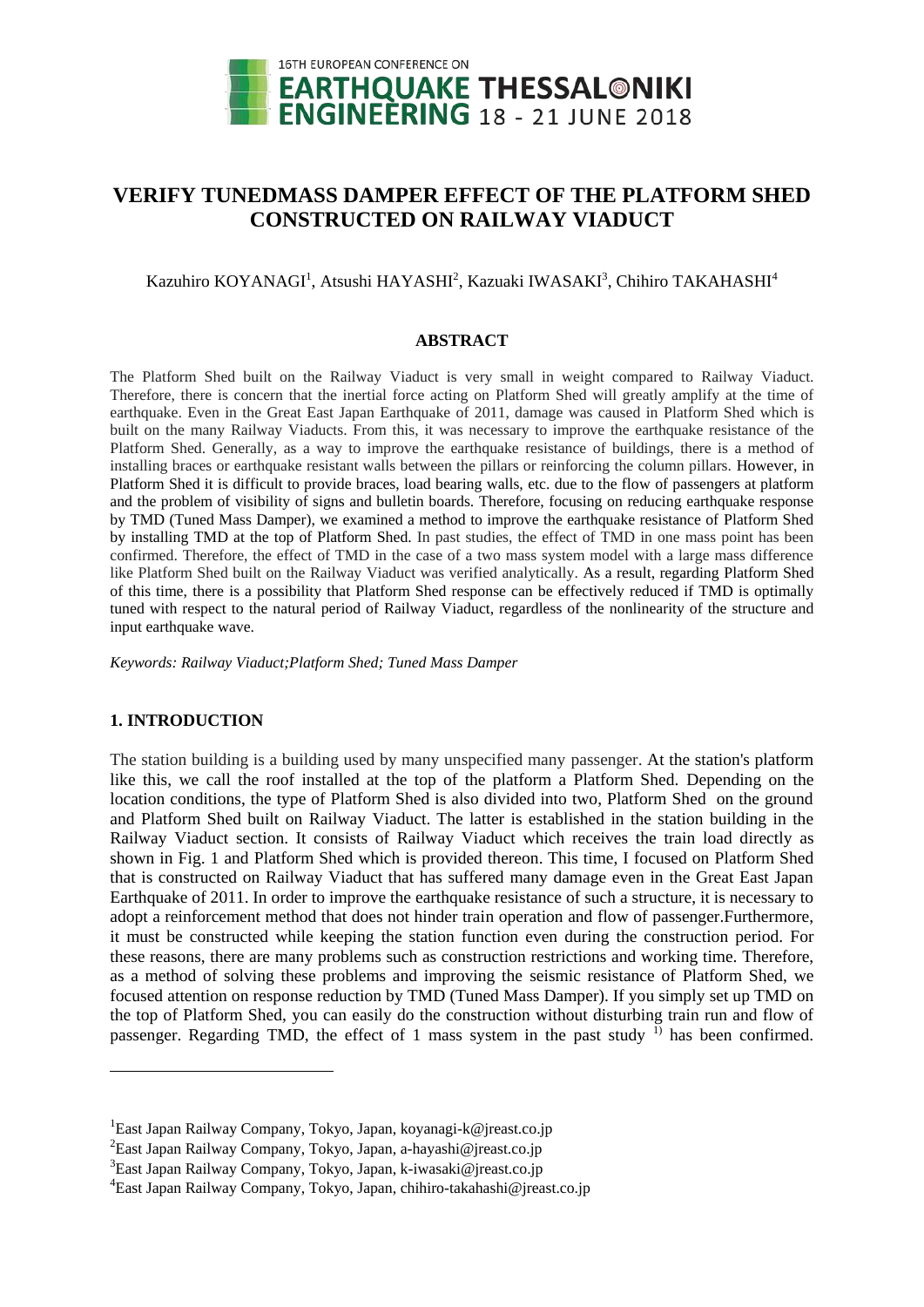However, no research has been done on a two-mass system having a large mass difference such as a Platform Shed constructed on Railway Viaduct like this time.

In this research, we verify analytically the response reduction effect of Platform Shed by TMD in a two mass system model with mass significantly different like Railway Viaduct and Platform Shed.



Figure 1. Platform Shed constructed on Railway Viaduct

## **2. CHARACTERISTICS OF THE PLATFORM SHED CONSTRUCTED ON RAILWAY VIADUCT**

In the structures of Railway Viaduct and Platform Shed, Railway Viaduct is a reinforced concrete structure and Platform Shed is a steel structure. Many of the elevated Railway Viaducts built in the station building have a moment frame structure. Since the Railway Viaduct is an important structure directly receiving the load of the railway, members such as column beams have a large cross section. Therefore, the weight of the Railway Viaduct becomes very heavy. On the other hand, Platform Shed is a moment frame structure of steel frame making and it is very light compared with Railway Viaduct. Therefore, the difference in mass increases between Railway Viaduct and Platform Shed, and the seismic force acting on Platform Shed may be amplified. Also, if the natural period of Railway Viaduct and Platform Shed is close, the seismic force may increase due to the resonance of Platform Shed earthquake response.

From the above, Platform Shed that is constructed on Railway Viaduct has the following features.

- (1)The difference in mass between Railway Viaduct and Platform Shed is large.
- (2)Railway Viaduct and Platform Shed greatly differ in stiffness.
- (3) The seismic force acting on Platform Shed is affected by Railway Viaduct.

#### **3. ANALYSIS OUTLINE**

As shown in Fig. 1, Railway Viaduct is a reinforced concrete structure with 3 spans in the direction perpendicular to the trajectory and 3 spans in the parallel direction. Platform Shed is a structure built on it. Each specification assumes a standard structure, as shown in Table 1. The analysis model is 2 mass models in which Railway Viaduct and Platform Shed are replaced by one mass point, and when attaching TMD on Platform Shed, it is assumed to be a 3 mass model. The mass of TMD was 5 to 70% of Platform Shed. Regarding the optimum tuning and optimum damping of TMD, the equations (1) to (3) are used from the past research. Regarding the set frequency of TMD, the case of optimum tuning for the natural frequency of Railway Viaduct and the case of optimum tuning for the natural frequency of Platform Shed are compared. Here, the former is defined as "Railway Viaduct optimum tuning", and the latter is defined as "Platform Shed optimum tuning". Also,as shown in (4),the ratio of the natural periods of Railway Viaduct and Platform Shed is taken as the natural period ratio (Ts / Tv).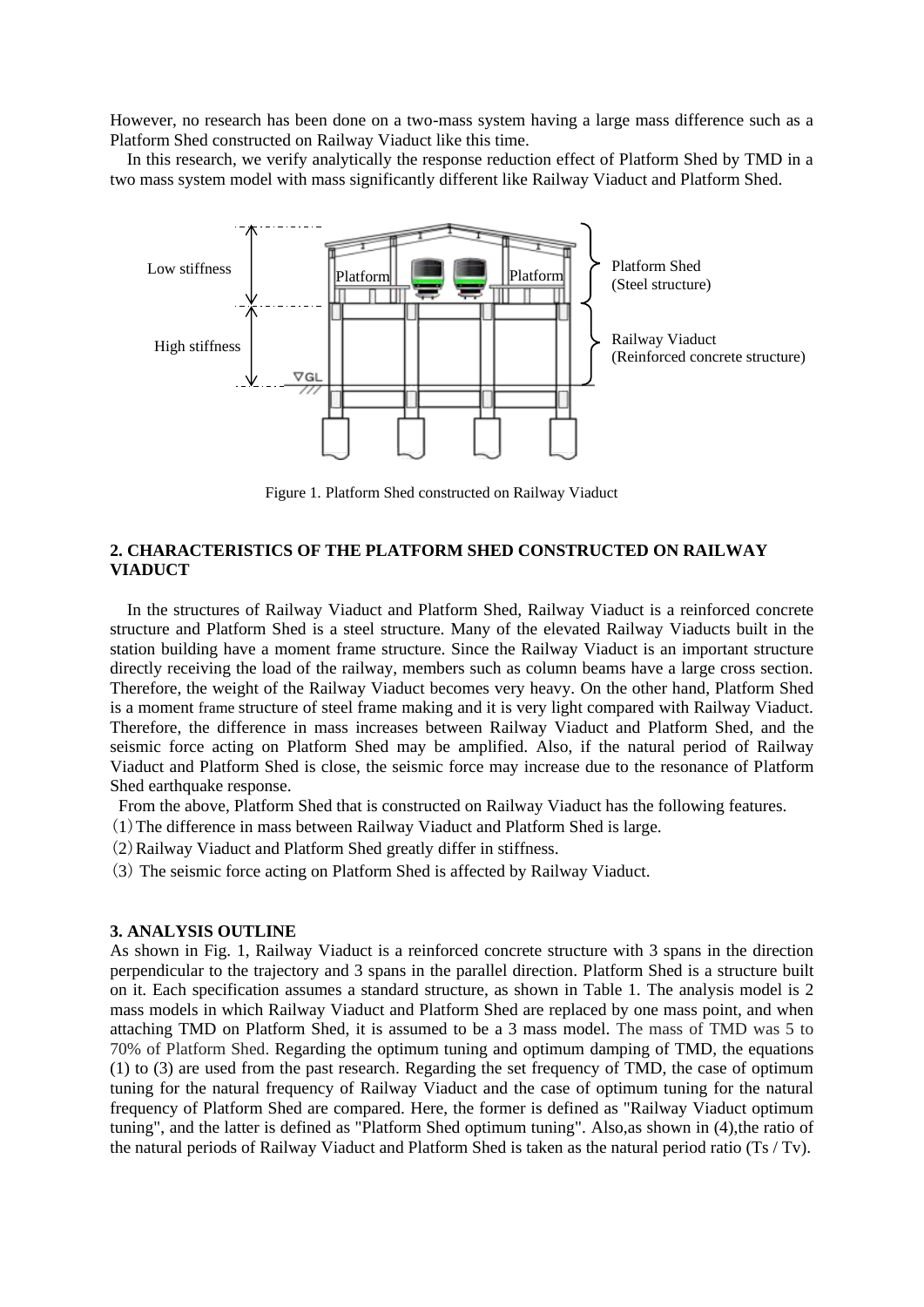

Figure 2.Analysis model

Table 1. Analysis conditions.

|                 | Mass(kN) | Natural period (s) | Stiffness $(kN/m)$ | Damping constant |  |  |
|-----------------|----------|--------------------|--------------------|------------------|--|--|
| Platform Shed   | 338.6    |                    | 8.525              | 0.02             |  |  |
| Railway Viaduct | 6771.8   |                    | 42,624             | 0.10             |  |  |

The analysis method is time history response analysis, and examines both cases where the restoring force characteristic of the structure is linear and nonlinear. The input earthquake ground motion uses a large earthquake occurring once every several hundred years (hereinafter extremely rare earthquake motion). The acceleration response spectrum is shown in fig 3.



Figure 3. Input ground motions used for analysis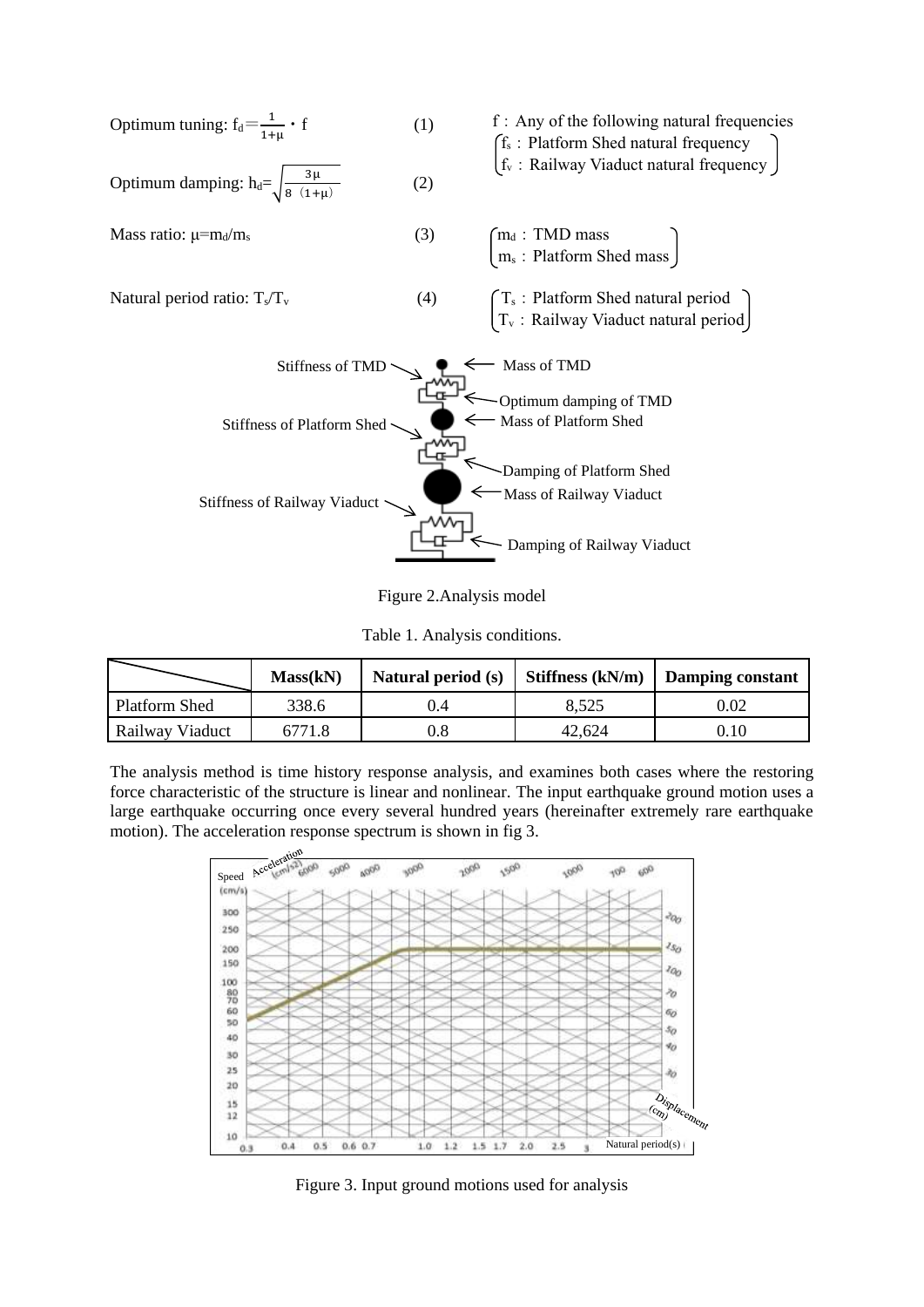## **4. ELASTIC RESPONSE ANALYSIS**

#### *4.1 Eigenvalue analysis*

First, in order to grasp the vibration characteristics of Railway Viaduct and Platform Shed, eigenvalue analysis was performed by changing the Ts / Tv to 0.3 to 2.0 by using a two mass system model of Railway Viaduct and Platform Shed. Table 2 shows the natural period in each mode. As the natural period ratio increases, the primary natural period gradually increases from 0.82 seconds to 1.61 seconds. Fig. 4 shows the stimulation function diagram in each mode. In the range of Ts / Tv  $\leq 0.8$ , the primary is Railway Viaduct and the secondary is Platform Shed mode, and Railway Viaduct becomes dominant.

| Ts/Tv                |      | 0.3  | 0.5  |      |      | 0.8               |     | $1.0\,$ |      | ⊥.∠  |      | 1.J  |      | 2.0  |
|----------------------|------|------|------|------|------|-------------------|-----|---------|------|------|------|------|------|------|
| Mode                 | 1st  | 2st  | 1st  | 2st  | 1st. | 2st               | 1st | 2st     | 1st  | 2st  | 1st  | 2st  | 1st  | 2st  |
| Natural<br>period(s) | 0.82 | 0.23 | 0.83 | 0.39 | 0.85 | $0.61 \quad 0.89$ |     | 0.72    | 1.00 | 0.76 | 1.22 | 0.78 | 1.61 | 0.79 |

Table 2. Natural period by eigenvalue analysis.



Figure 4. Eigenvalue analysis result

## *4.2 Optimal tuning of TMD*

Next, as shown in Fig. 2, the effects of Railway Viaduct optimum tuning and Platform Shed optimum tuning were compared and examined using a three mass system model including TMD. In addition, we investigated the influence of the change of combination of natural period in each case. For the combination of natural periods, the natural period of Railway Viaduct (Tv =  $0.8$  s) was fixed and Ts / Tv of Railway Viaduct and Platform Shed was varied from 0.2 to 2.0. The vertical axis in the following figures shows the reduction rate  $(a_d / a_0)$  of the maximum response acceleration  $(a_d)$  of Platform Shed in each case to the maximum response acceleration  $(a_0)$  of Platform Shed when TMD is not set up. The analysis result shows the relationship between  $(a_d/a_0)$  and  $\mu$  in the case of "Railway" Viaduct optimum tuning" and "Platform Shed optimum tuning" in FIG. 5. Fig. 6 shows the relationship between  $(a_d / a_0)$  and Ts / Tv in the case of highly "Railway Viaduct optimum tuning" and "Platform Shed optimum tuning". From the two figures, it is clear that the reduction rate is small when the natural period ratio is small. When Ts / Tv is small, the vibration mode of Railway Viaduct is dominant as can be seen from eigenvalue analysis. This is close to a state in which the rigidity of Platform Shed is large and Railway Viaduct and Platform Shed are integrally oscillating. On the other hand, when Ts / Tv is large, the rigidity of Platform Shed decreases and the influence of the mode oscillating independently increases, so it can be inferred that the effect of TMD increases. Also, as the natural period ratio approaches 1.0, resonance occurs and the response value increases. In comparison between Railway Viaduct optimum tuning and Platform Shed optimum tuning, in both cases the reduction rate increases as the mass ratio increases. When Ts / Tv is 0.3 or 0.5, it can be seen that Railway Viaduct optimum tuning has a larger reduction effect.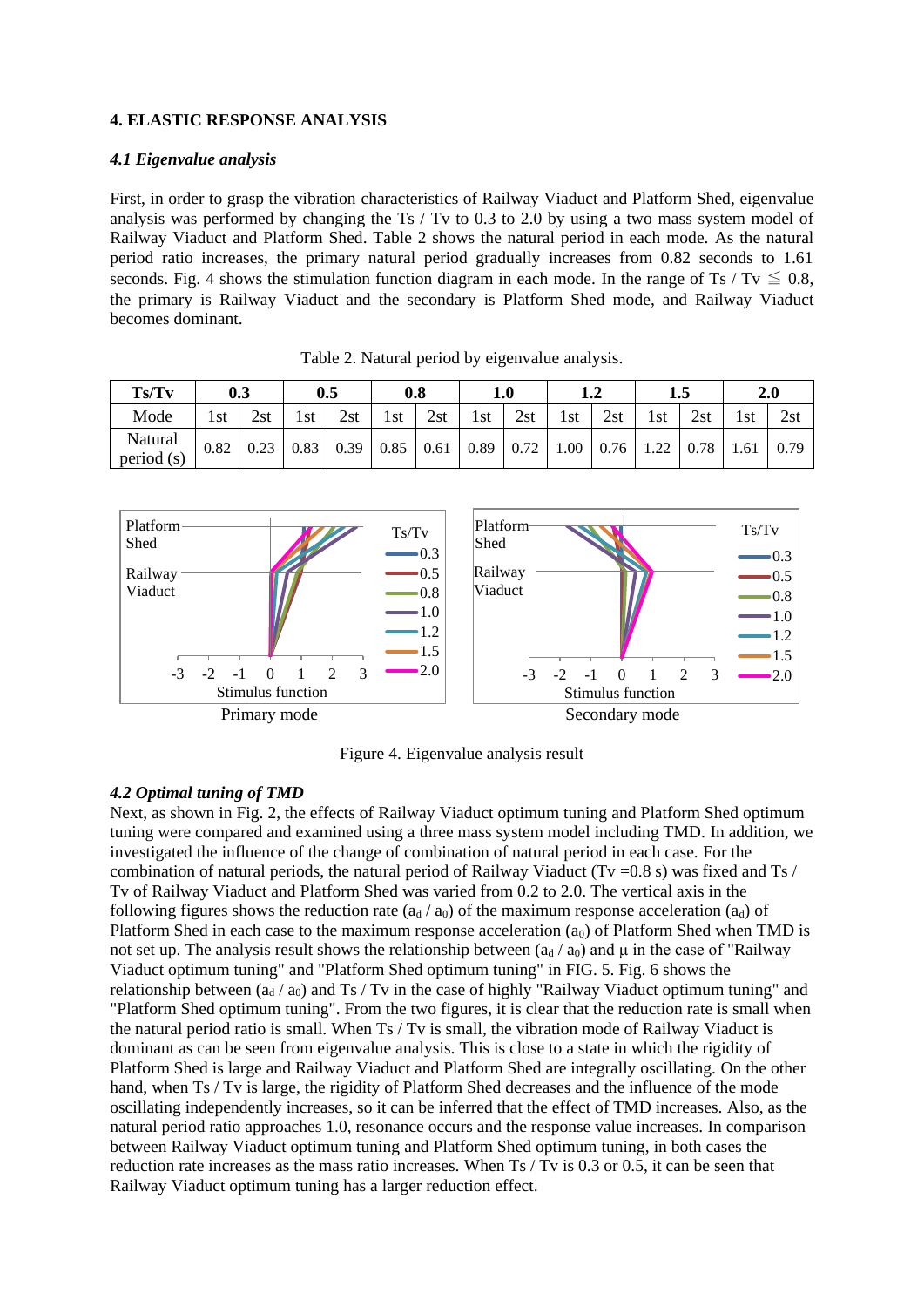

Railway Viaduct optimum tuning Platform Shed optimum tuning

Figure 5. Relationship between  $(a_d/a_0)$  and  $\mu$ 



Figure 6. Relationship between  $(a_d / a_0)$  and Ts / Tv

#### *4.3 Aggregate to equivalent 1 mass point*

Next, the two-mass system model of Railway Viaduct and Platform Shed used in the study of the preceding paragraph was integrated into one equivalent mass point, and the equivalent natural period according to the combination was obtained. Equivalent natural period was obtained by using equations (5) - (7). Here, mi in the equation (5) is the mass of Railway Viaduct and Platform Shed, and δsi in the equation of (6) is displacement of Railway Viaduct and Platform Shed when the shear force acting on Railway Viaduct is the maximum. The results are shown in Table 3. The equivalent natural period shows a relatively large value around Ts / Tv = 1.0, but both are approximate to Railway Viaduct. From this, it is understood that Platform Shed does not greatly influence the vibration characteristic of Railway Viaduct in the range of the combination studied here.

$$
\text{Effective mass}: \,\mathrm{M} = \frac{(\Sigma \text{mi} \cdot \delta \text{si})^2}{\Sigma \text{mi} \cdot \delta \text{si}^2} \tag{5}
$$

Representative displacement : 
$$
\Delta \frac{\Sigma \text{mi} \cdot \delta \text{si}^2}{\Sigma \text{mi} \cdot \delta \text{si}}
$$
 (6)

Natural period : T=
$$
2 \cdot \pi \sqrt{\frac{M \cdot \Delta}{Q}}
$$
 (7)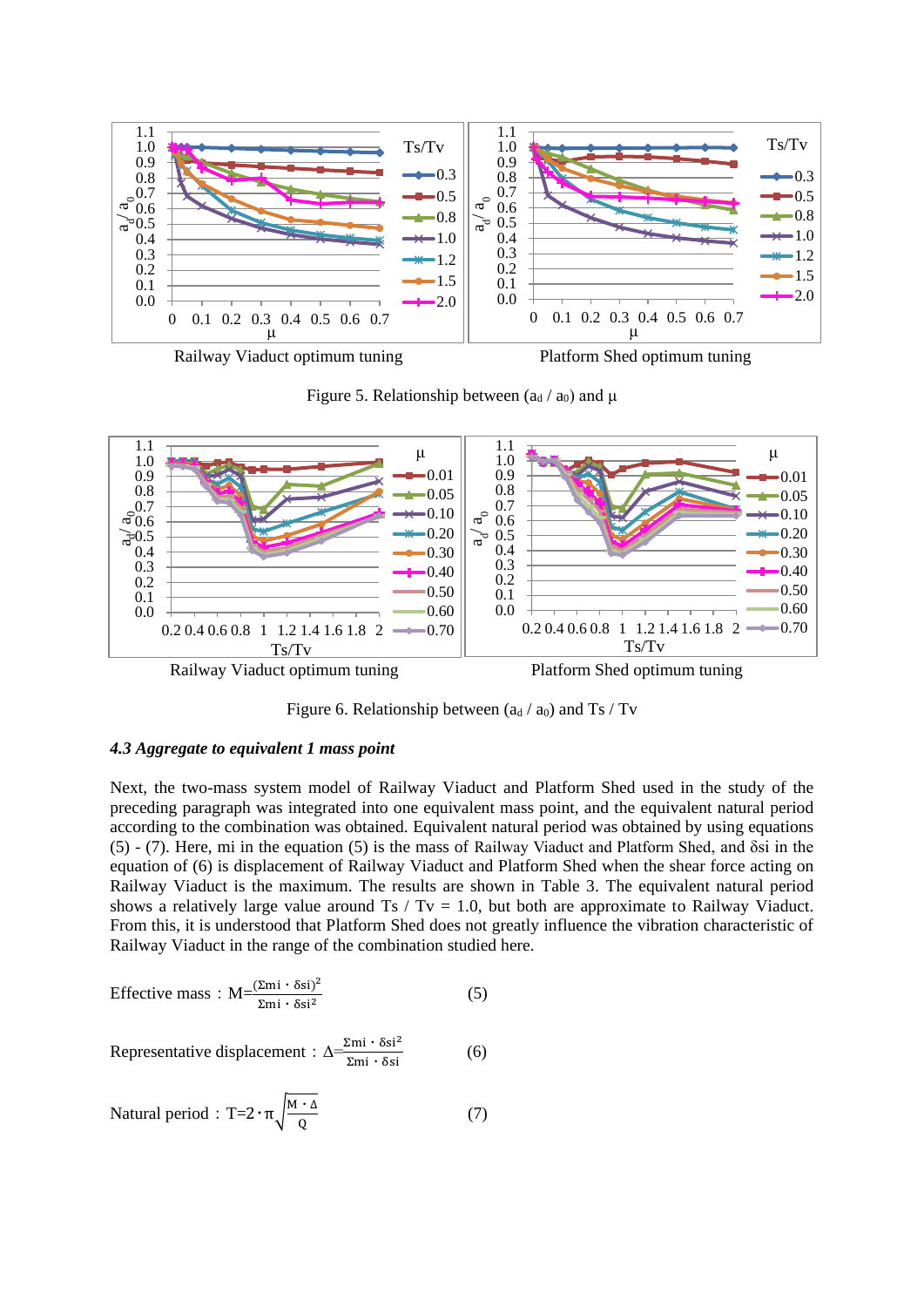| Ts/Tv                                   | 0.3   | 0.5   | 0.8   | $1.0\,$ | ⊥.∠   | 1.5          | 2.0   |
|-----------------------------------------|-------|-------|-------|---------|-------|--------------|-------|
| Effective mass $(M)$                    |       |       |       | 0.61    |       | 0.64         | 0.70  |
| Representative displacement( $\Delta$ ) | 1.65  | 11.63 | 1.56  | 11.69   | 1.04  | 12.69        |       |
| Equivalent natural period $(T)$         | 0.819 | 0.823 | 0.834 | 0.861   | 0.818 | $\Omega$ 784 | 0.798 |

Table 3. Equivalent natural period.

## **5. ELASTIC-PLASTIC ANALYSIS**

In chapter 4, we examined the response characteristics of Platform Shed built on Railway Viaduct in the elastic range by changing the combination of Railway Viaduct and Platform Shed. In this chapter, under the same analysis conditions as Table 1, we examine the effect of TMD in considering plasticization, respectively.

## *5.1 Outline of elasto-plastic analysis*

The analysis model is based on the three mass system model shown in Fig 2. For the restoring force characteristics of Platform Shed, the values in Table 1 are used for the initial stiffness, and the bilinear type is adopted as the maximum proof stress with an story drift angle of 1/100. For Railway Viaduct, it was modeled as a trilinear type in which the equivalent stiffness at the second break point matches the values in Table 1. The respective restoring force characteristics are shown in FIG. 7. The input earthquake ground motion is the same extremely rare earthquake motion as elastic response analysis.



Figure 7. Restoring force characteristics of structure

#### *5.2 Study of optimum tuning of TMD*

On optimal tuning of TMD, we compared Railway Viaduct optimum tuning and Platform Shed optimum tuning. The results are shown in FIG.8. In both cases, as in the elastic response analysis, it can be seen that the reduction effect increases as the mass ratio increases. Also, except for some cases, the response reduction effect tends to be larger for Railway Viaduct optimum tuning.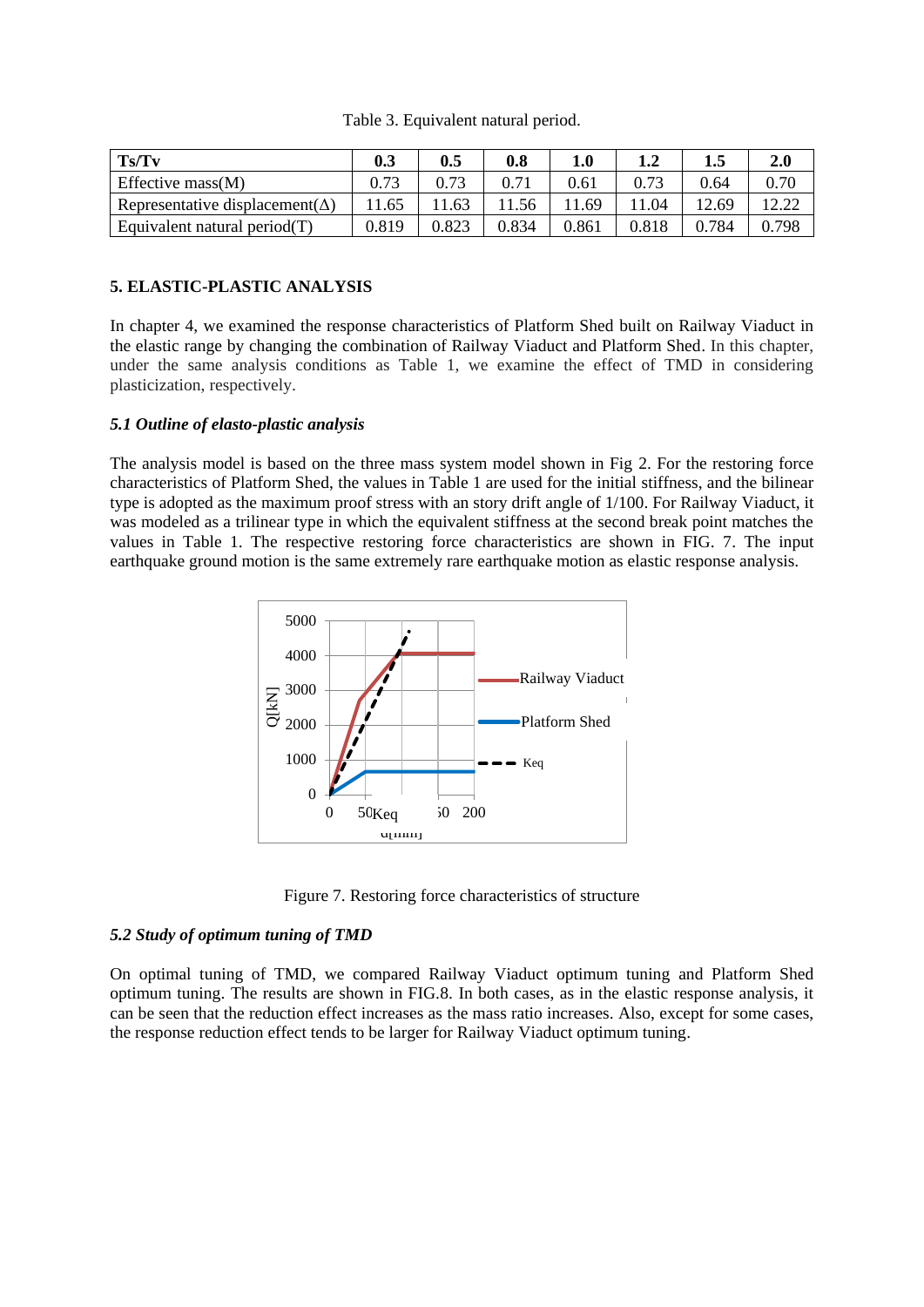

Figure 8. Comparison of optimal tuning *5.3 Impact of differences in input earthquake ground motions*

Since the reduction effect of Railway Viaduct optimum tuning was generally large in the previous section, we examined the effect of TMD due to the difference in input earthquake ground motion as Railway Viaduct optimum tuning. For the input seismic motion used for the study, we use the four types of observed seismic waves normalized to 50 kine. It is shown in Table 4 and FIG.9.

| <b>Symbol</b> | <b>Earthquake ground motion</b> | <b>Duration</b> | <b>Normalisation</b><br>maximum acceleration |  |  |
|---------------|---------------------------------|-----------------|----------------------------------------------|--|--|
| EL            | El Centro NS 1940               | 53.7(s)         | 510(gal)                                     |  |  |
| TF            | <b>Taft EW 1952</b>             | 54.4(s)         | $497$ (gal)                                  |  |  |
| HC.           | Hachinohe NS 1968               | 51.0(s)         | 330(gal)                                     |  |  |
| KB            | JMA Kobe NS 1995                | 40.0(s)         | 425(gal)                                     |  |  |

Table 4. Earthquake ground motion.



Figure 9. Acceleration response spectrum

The analysis results are shown in Fig.10. ER in the figure shows extremely rare earthquake motion. It was found that the reduction rate increases as the mass ratio increases in any seismic motion as with the extremely rare earthquake ground motion. Although there is a difference in effect depending on the input earthquake motion, it can be confirmed that the response acceleration of Platform Shed by TMD is reduced. ER in FIG. 10 indicates extremely rare earthquake ground motion.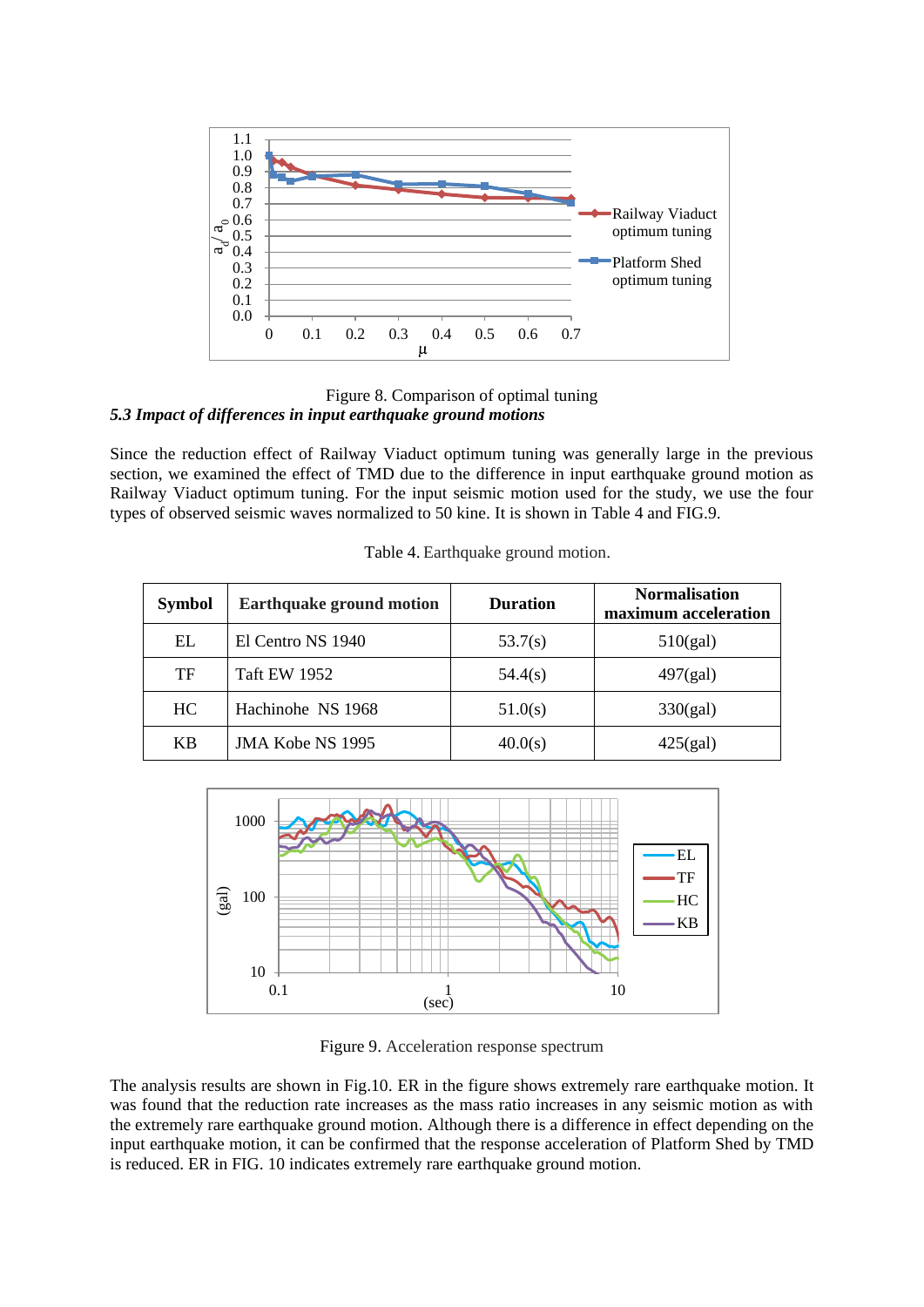

Figure 10. Comparison of response reduction rate due to difference in input ground motions *5.4 Consideration by the largest earthquake motion*

The state of the structure at the time of inputting extremely rare earthquake ground motion was estimated from the maximum response value. Railway Viaduct has not reached the yield, but it is in a state where rigidity deterioration appears due to cracks. On the other hand, Platform Shed is within the elastic range, and nonlinearity does not appear markedly at the extremely rare earthquake motion input level. Therefore, we analyzed by inputting even larger seismic motion and confirmed the reduction effect by TMD when Railway Viaduct and Platform Shed reach the plastic region. Larger earthquake ground motion is the largest earthquake ground motion (hereinafter referred to as largest earthquake) considered at the construction site. The acceleration response spectrum is shown in FIG.11. The results of the analysis are shown in FIG.12. Here, we use displacement response to evaluate the properties in the nonlinear region where rigidity greatly decreases. The vertical axis of Fig. 12 shows the reduction rate  $(d_d/d_0)$  of the maximum response displacement  $(d_d)$  of Platform Shed in each case to the maximum response displacement  $(d_0)$  of Platform Shed when TMD is not set. There is a tendency that response reduction is reduced due to plasticization of Platform Shed. It can be seen that response reduction effect cannot be expected except when TMD with large mass ratio as Platform Shed optimum tuning is installed.



Figure 11. Acceleration Response spectrum